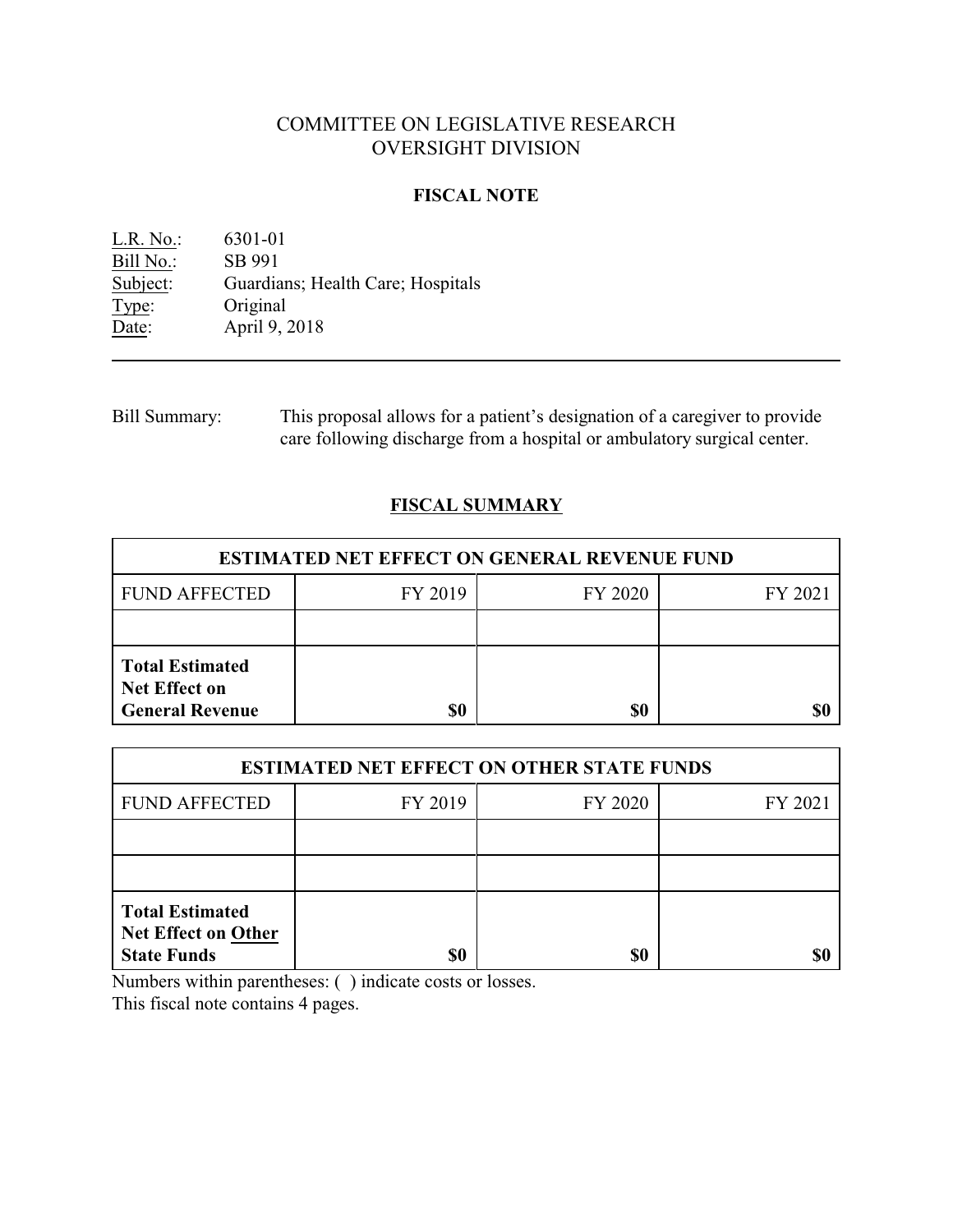L.R. No. 6301-01 Bill No. SB 991 Page 2 of 4 April 9, 2018

| <b>ESTIMATED NET EFFECT ON FEDERAL FUNDS</b>                        |         |         |         |  |
|---------------------------------------------------------------------|---------|---------|---------|--|
| <b>FUND AFFECTED</b>                                                | FY 2019 | FY 2020 | FY 2021 |  |
|                                                                     |         |         |         |  |
|                                                                     |         |         |         |  |
| <b>Total Estimated</b><br>Net Effect on All<br><b>Federal Funds</b> | \$0     | \$0     |         |  |

| <b>ESTIMATED NET EFFECT ON FULL TIME EQUIVALENT (FTE)</b>    |         |         |         |  |
|--------------------------------------------------------------|---------|---------|---------|--|
| <b>FUND AFFECTED</b>                                         | FY 2019 | FY 2020 | FY 2021 |  |
|                                                              |         |         |         |  |
|                                                              |         |         |         |  |
| <b>Total Estimated</b><br><b>Net Effect on</b><br><b>FTE</b> |         |         |         |  |

 $\Box$  Estimated Net Effect (expenditures or reduced revenues) expected to exceed \$100,000 in any of the three fiscal years after implementation of the act.

| <b>ESTIMATED NET EFFECT ON LOCAL FUNDS</b> |         |         |        |
|--------------------------------------------|---------|---------|--------|
| <b>FUND AFFECTED</b>                       | FY 2019 | FY 2020 | FY 202 |
| <b>Local Government</b>                    | \$0     | \$0     | \$0    |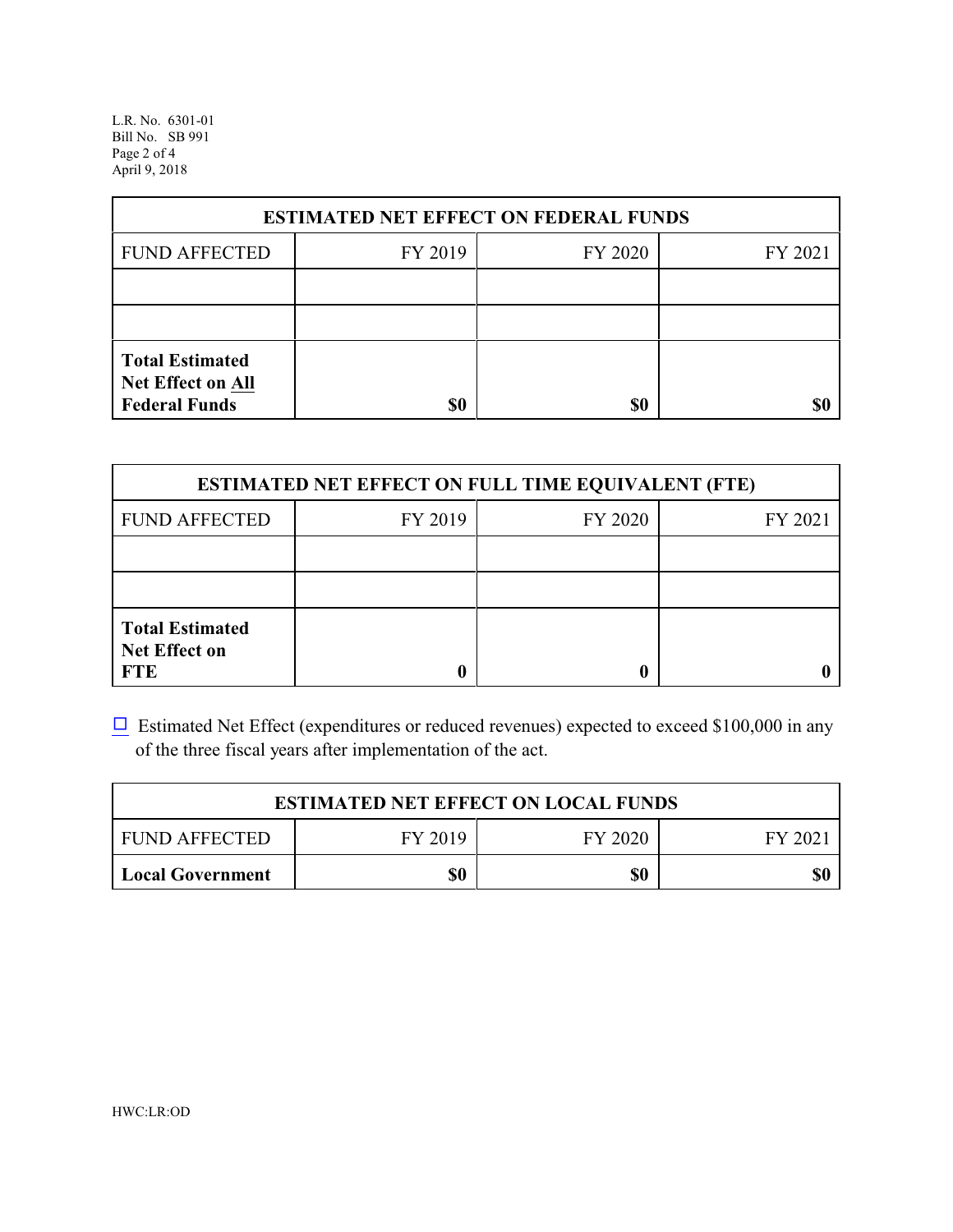L.R. No. 6301-01 Bill No. SB 991 Page 3 of 4 April 9, 2018

#### **FISCAL ANALYSIS**

#### ASSUMPTION

Officials from the **Department of Health and Senior Services**, the **Department of Mental Health**, the **Department of Social Services, MO HealthNet Division** and **Division of Legal Services** and the **Office of State Courts Administrator** each assume the proposal would not fiscally impact their respective agencies.

Officials from the following **hospitals**: Barton County Memorial Hospital, Bates County Memorial Hospital, Cass Regional Medical Center, Cedar County Memorial Hospital, Cooper County Memorial Hospital, Excelsior Springs Hospital, Golden Valley Memorial Hospital, Hermann Area District Hospital, Putnam County Memorial Hospital, Samaritan Hospital, the University of Missouri Health System and Washington County Memorial Hospital did not respond to **Oversight's** request for a statement of fiscal impact.

| FISCAL IMPACT - State Government | FY 2019<br>$(10 \text{ Mo.})$ | FY 2020    | FY 2021                       |
|----------------------------------|-------------------------------|------------|-------------------------------|
|                                  | <u>\$0</u>                    | <u>\$0</u> | $\underline{\underline{\$0}}$ |
| FISCAL IMPACT - Local Government | FY 2019<br>$(10 \text{ Mo.})$ | FY 2020    | FY 2021                       |
|                                  | <u>\$0</u>                    | <u>\$0</u> | <u>\$0</u>                    |

### FISCAL IMPACT - Small Business

No direct fiscal impact to small businesses would be expected as a result of this proposal.

#### FISCAL DESCRIPTION

The proposed legislation appears to have no direct fiscal impact.

This legislation is not federally mandated, would not duplicate any other program and would not require additional capital improvements or rental space.

HWC:LR:OD